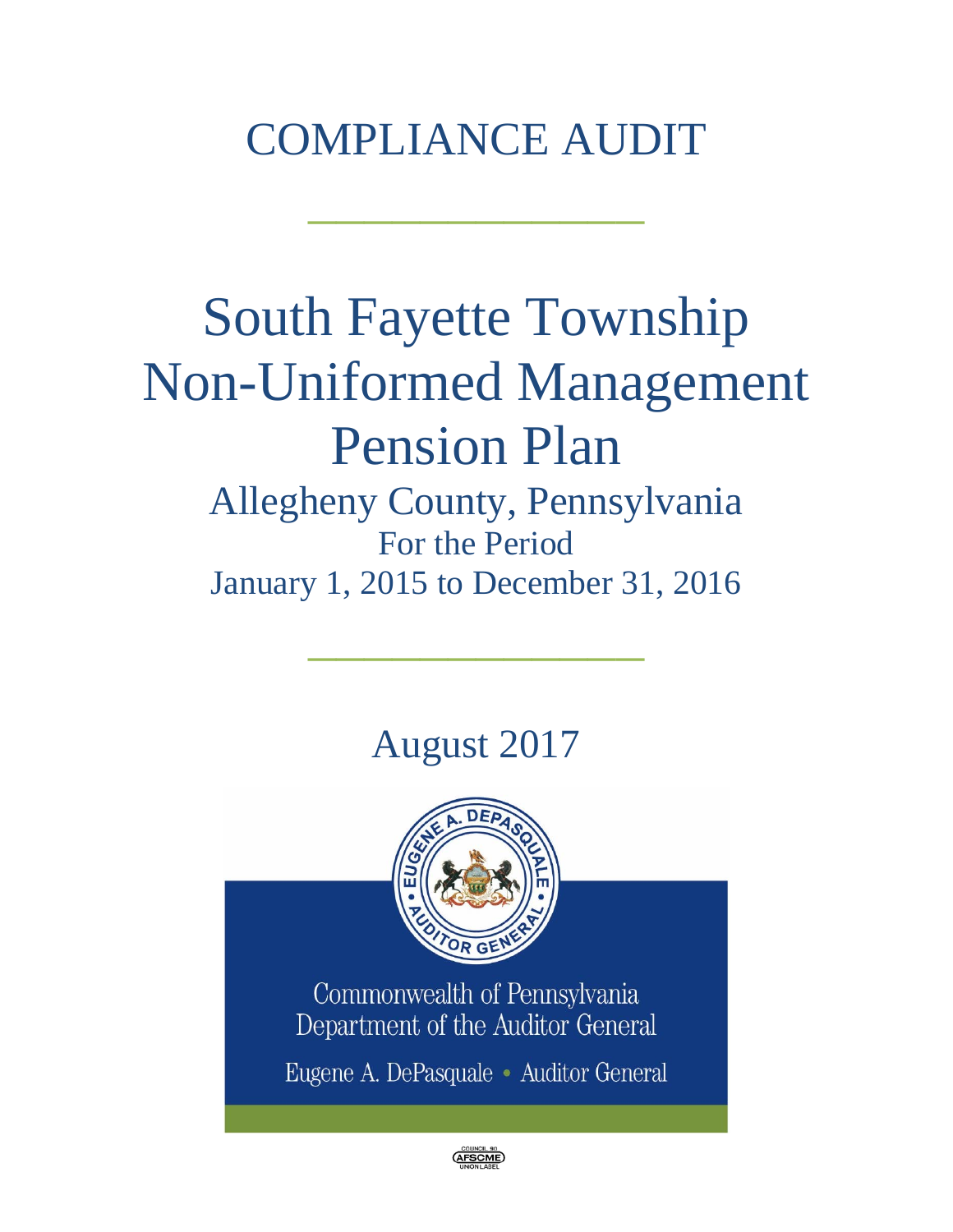

**Commonwealth of Pennsylvania** Department of the Auditor General Harrisburg, PA 17120-0018 Facebook: Pennsylvania Auditor General Twitter: @PAAuditorGen www.PaAuditor.gov

EUGENE A. DEPASQUALE<br>AUDITOR GENERAL

Board of Township Commissioners South Fayette Township Allegheny County Morgan, PA 15064

We have conducted a compliance audit of the South Fayette Township Non-Uniformed Management Pension Plan for the period January 1, 2015 to December 31, 2016. We also evaluated compliance with some requirements subsequent to that period when possible. The audit was conducted pursuant to authority derived from Section 402(j) of Act 205 and in accordance with the standards applicable to performance audits contained in *Government Auditing Standards*issued by the Comptroller General of the United States. Those standards require that we plan and perform our audit to obtain sufficient, appropriate evidence to provide a reasonable basis for our conclusions based on our audit objectives. We believe that the evidence obtained provides a reasonable basis for our conclusions based on our audit objectives.

The objectives of the audit were:

- 1. To determine if municipal officials took appropriate corrective action to address the finding contained in our prior audit report; and
- 2. To determine if the pension plan was administered in compliance with applicable state laws, regulations, contracts, administrative procedures, and local ordinances and policies.

Our audit was limited to the areas related to the objectives identified above. To determine if municipal officials took appropriate corrective action to address the finding contained in our prior audit report, we inquired of plan officials and evaluated supporting documentation provided by officials evidencing that the suggested corrective action has been appropriately taken. To determine whether the pension plan was administered in compliance with applicable state laws, regulations, contracts, administrative procedures, and local ordinances and policies, our methodology included the following:

We determined whether state aid was properly determined and deposited in accordance with Act 205 requirements by verifying the annual deposit date of state aid and determining whether deposits were made within 30 days of receipt for all years within the period under audit.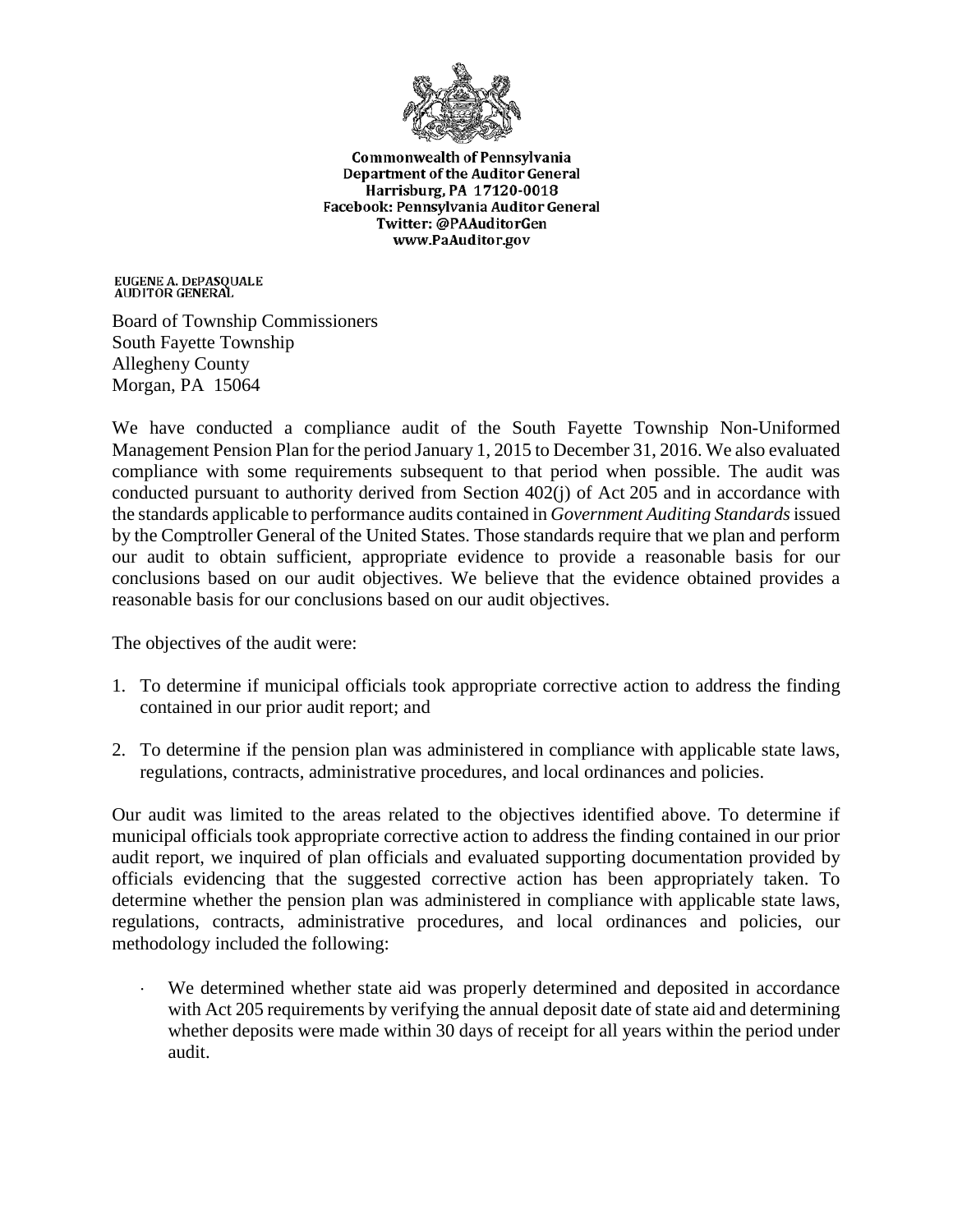- We determined whether annual employer contributions were calculated and deposited in accordance with the plan's governing document and applicable laws and regulations by examining the municipality's calculation of the plan's annual financial requirements and minimum municipal obligation (MMO) and comparing these calculated amounts to amounts actually budgeted and deposited into the pension plan as evidenced by supporting documentation. Employer contributions that were deposited into the pension plan for the years ended December 31, 2011 to December 31, 2016, are presented on the Summary of Deposited State Aid and Employer Contributions.
- We determined that there were no employee contributions required by the plan's governing document and applicable laws and regulations for the years covered by our audit period.
- We determined whether retirement benefits calculated for the 3 plan members who terminated employment and/or retired and elected a lump-sum form of pension benefit during the current audit period, and through the completion of our fieldwork procedures, represent payments to all (and only) those entitled to receive them and were properly determined and disbursed in accordance with the plan's governing document, applicable laws and regulations by comparing the distributed amounts to supporting documentation evidencing amounts determined and actually paid to recipients.
- We determined whether the January 1, 2013 and January 1, 2015 actuarial valuation reports were prepared and submitted to the former Public Employee Retirement Commission (PERC) by March 31,2014 and 2016, respectively, in accordance with Act 205 and whether selected information provided on these reports is accurate, complete, and in accordance with plan provisions to ensure compliance for participation in the state aid program by comparing selected information to supporting source documentation.

South Fayette Township contracted with an independent certified public accounting firm for annual audits of its basic financial statements which are available at the township's offices. Those financial statements were not audited by us and, accordingly, we express no opinion or other form of assurance on them.

Township officials are responsible for establishing and maintaining effective internal controls to provide reasonable assurance that the South Fayette Township Non-Uniformed Management Pension Plan is administered in compliance with applicable state laws, regulations, contracts, administrative procedures, and local ordinances and policies. In conducting our audit, we obtained an understanding of the township's internal controls as they relate to the township's compliance with those requirements and that we considered to be significant within the context of our audit objectives, and assessed whether those significant controls were properly designed and implemented. Additionally and as previously described, we tested transactions, assessed official actions, performed analytical procedures, and interviewed selected officials to provide reasonable assurance of detecting instances of noncompliance with legal and regulatory requirements or noncompliance with provisions of contracts, administrative procedures, and local ordinances and policies that are significant within the context of the audit objectives.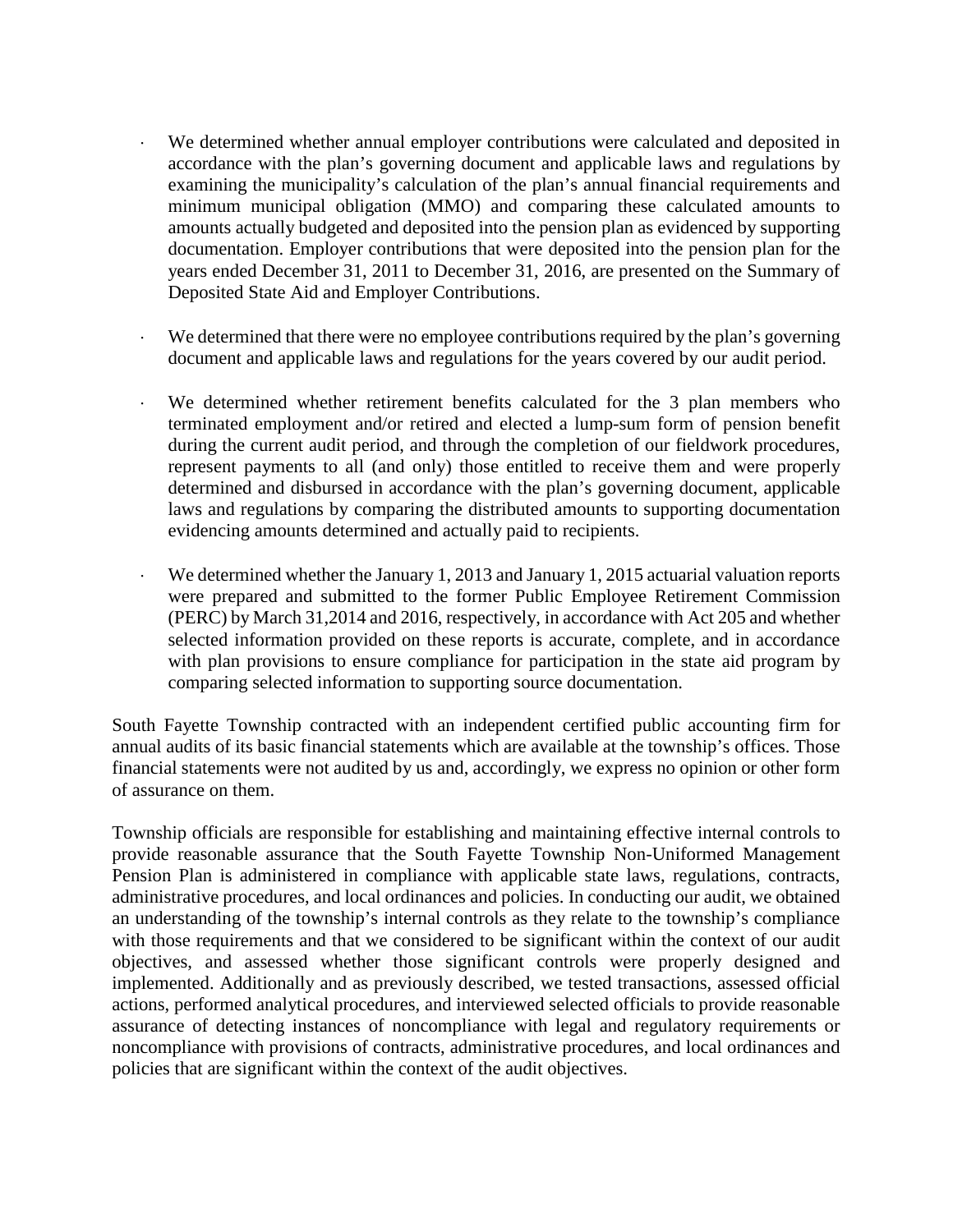The results of our procedures indicated that, in all significant respects, the South Fayette Township Non-Uniformed Management Pension Plan was administered in compliance with applicable state laws, regulations, contracts, administrative procedures, and local ordinances and policies.

The contents of this report were discussed with officials of South Fayette Township and, where appropriate, their responses have been included in the report. We would like to thank township officials for the cooperation extended to us during the conduct of the audit.

Eugenf: Frage

August 11, 2017 EUGENE A. DEPASQUALE Auditor General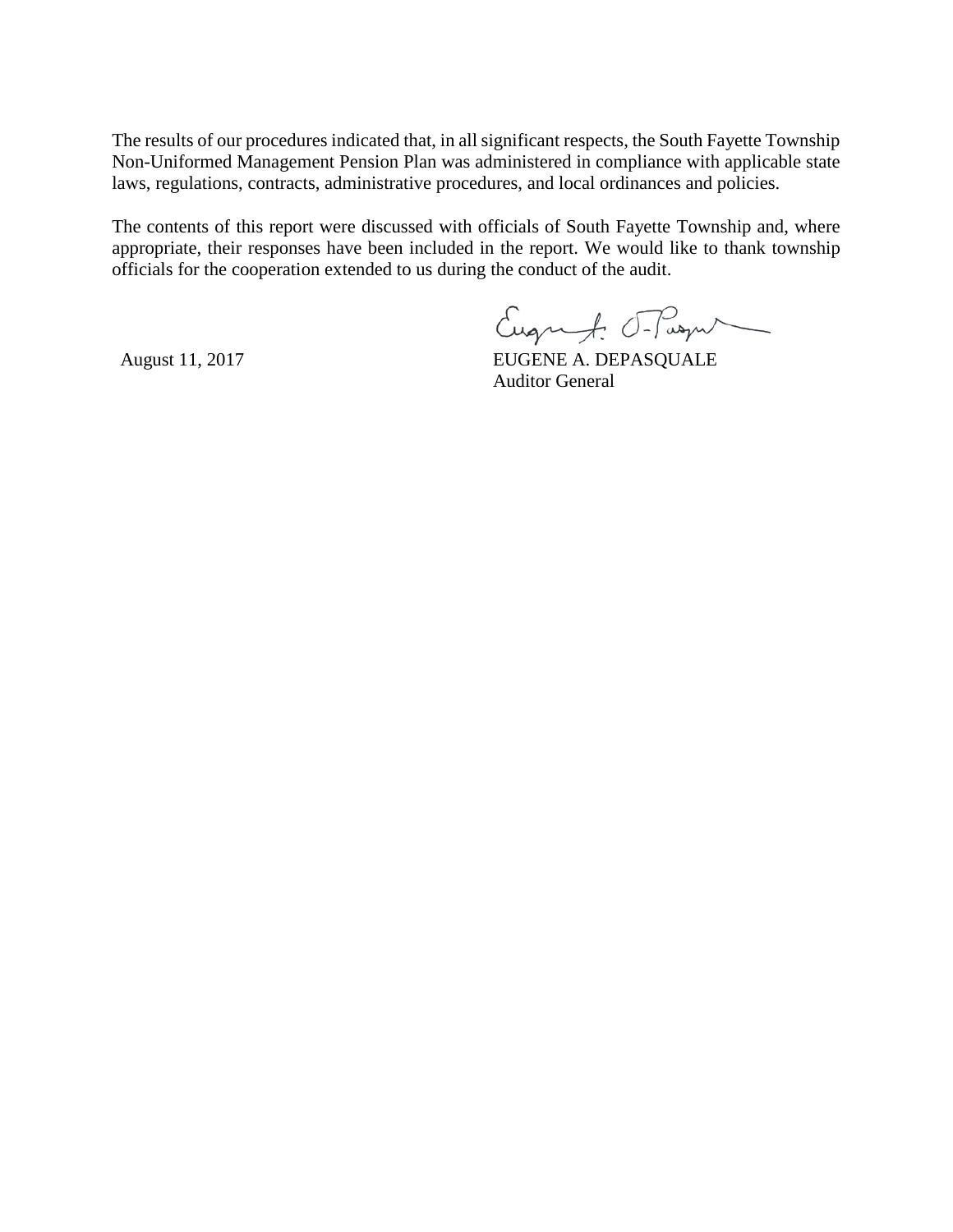#### **CONTENTS**

#### Page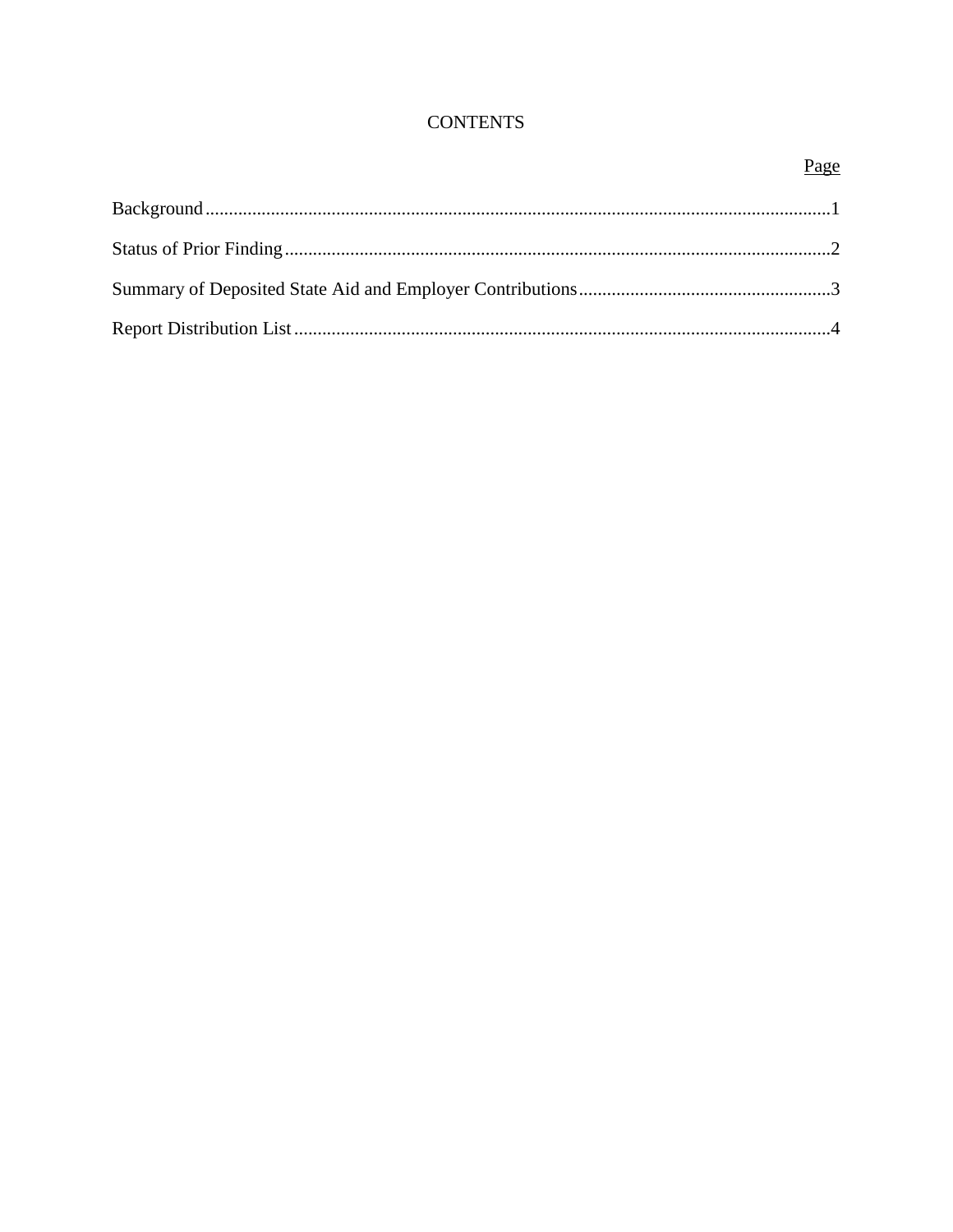#### **BACKGROUND**

On December 18, 1984, the Pennsylvania Legislature adopted the Municipal Pension Plan Funding Standard and Recovery Act (P.L. 1005, No. 205, as amended, 53 P.S. § 895.101 et seq.). The Act established mandatory actuarial reporting and funding requirements and a uniform basis for the distribution of state aid to Pennsylvania's public pension plans. Section 402(j) of Act 205 specifically requires the Auditor General, as deemed necessary, to make an audit of every municipality which receives general municipal pension system state aid and of every municipal pension plan and fund in which general municipal pension system state aid is deposited.

Annual state aid allocations are provided from a 2 percent foreign (out-of-state) casualty insurance premium tax, a portion of the foreign (out-of-state) fire insurance tax designated for paid firefighters and any investment income earned on the collection of these taxes. Generally, municipal pension plans established prior to December 18, 1984, are eligible for state aid. For municipal pension plans established after that date, the sponsoring municipality must fund the plan for three plan years before it becomes eligible for state aid. In accordance with Act 205, a municipality's annual state aid allocation cannot exceed its actual pension costs.

In addition to Act 205, the South Fayette Township Non-Uniformed Management Pension Plan is also governed by implementing regulations adopted by the former Public Employee Retirement Commission published at Title 16, Part IV of the Pennsylvania Code and applicable provisions of various other state statutes.

The South Fayette Township Non-Uniformed Management Pension Plan is a single-employer defined contribution pension plan locally controlled by the provisions of No. 9 of 2001, as amended. The plan was established June 3, 1970. Active members are not required to contribute to the plan. The municipality is required to contribute 8.6 percent and the participant's compensation. As of December 31, 2016, the plan had 13 active members and 5 terminated members eligible for vested benefits in the future.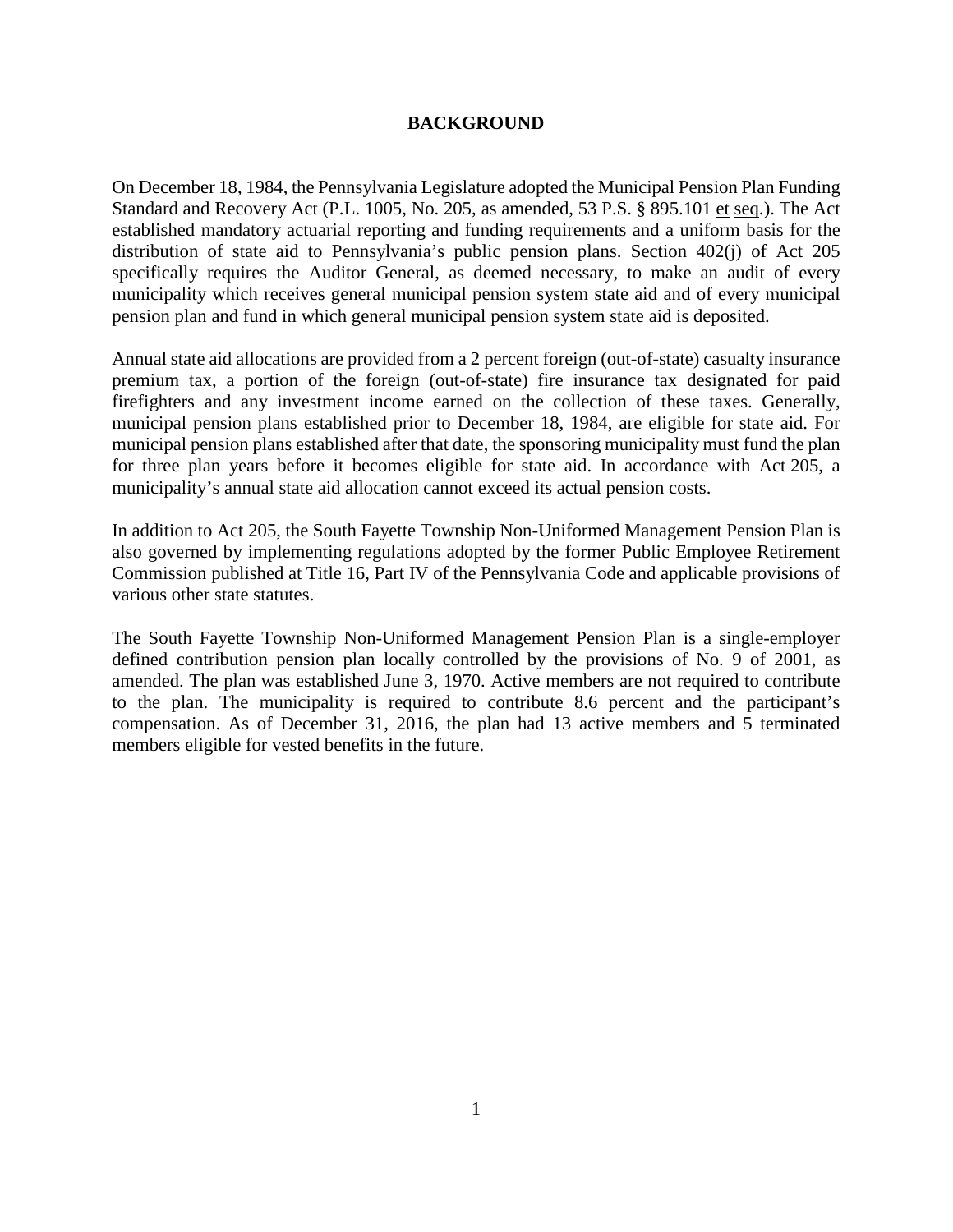#### SOUTH FAYETTE TOWNSHIP NON-UNIFORMED MANAGEMENT PENSION PLAN STATUS OF PRIOR FINDING

#### Compliance With Prior Audit Recommendation

South Fayette Township has complied with the prior audit recommendation concerning the following:

∙ Municipal Contributions Made In Excess Of Contributions Required to Fund The Plan

In 2016, the township liquidated the unallocated reserve fund.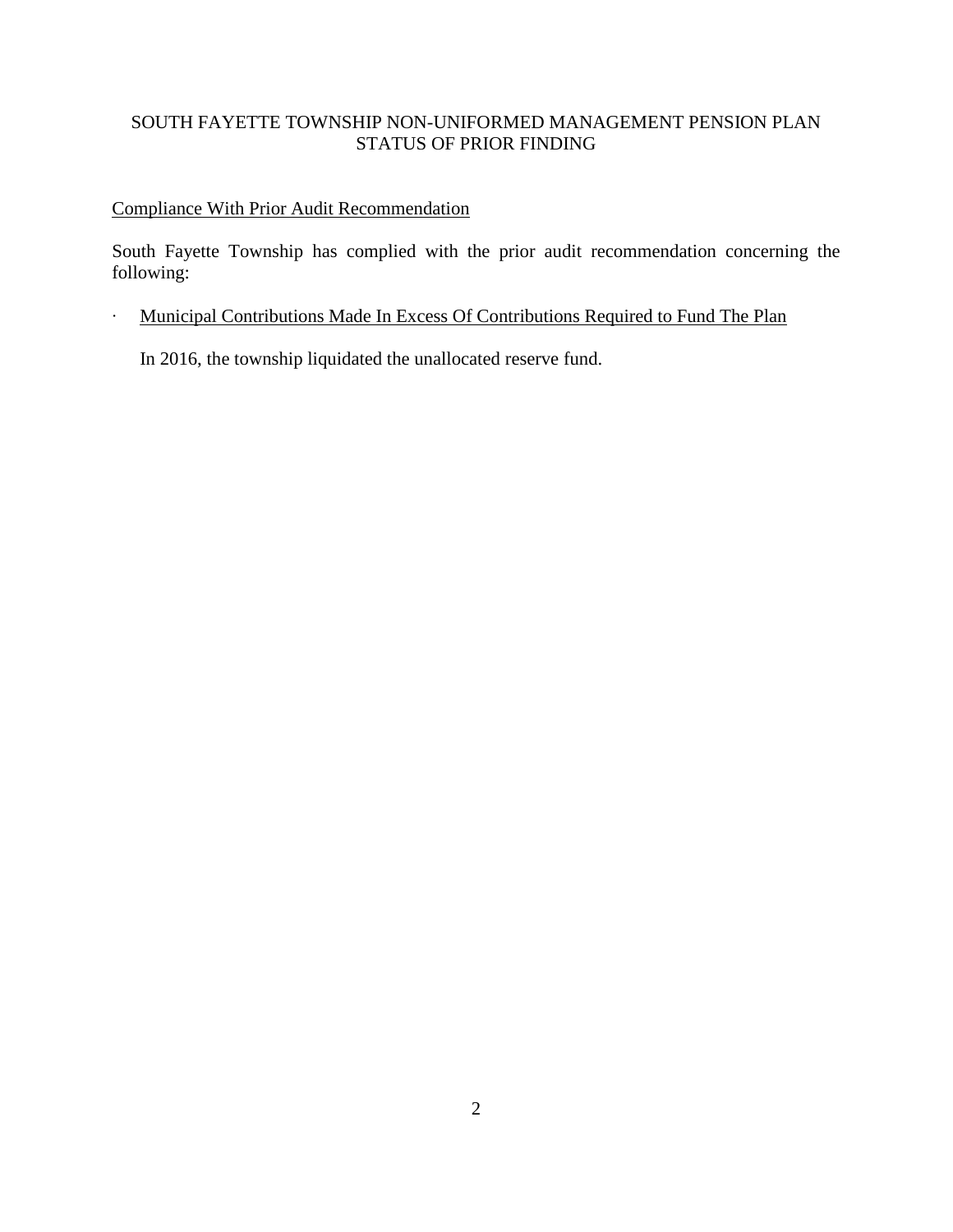#### SOUTH FAYETTE TOWNSHIP NON-UNIFORMED MANAGEMENT PENSION PLAN SUMMARY OF DEPOSITED STATE AID AND EMPLOYER CONTRIBUTIONS

| Year Ended December 31 | State Aid | <b>Employer Contributions</b>       |
|------------------------|-----------|-------------------------------------|
| 2011                   | None      | $\boldsymbol{\mathsf{S}}$<br>46,770 |
| 2012                   | None      | 44,531                              |
| 2013                   | None      | 48,471                              |
| 2014                   | None      | 55,793                              |
| 2015                   | None      | 60,423                              |
| 2016                   | None      | 36,410                              |

Note: In 2016, the township met the plan's \$69,747 funding requirement through the deposit of \$33,337 in terminated employee forfeitures and \$36,410 in employer contributions.